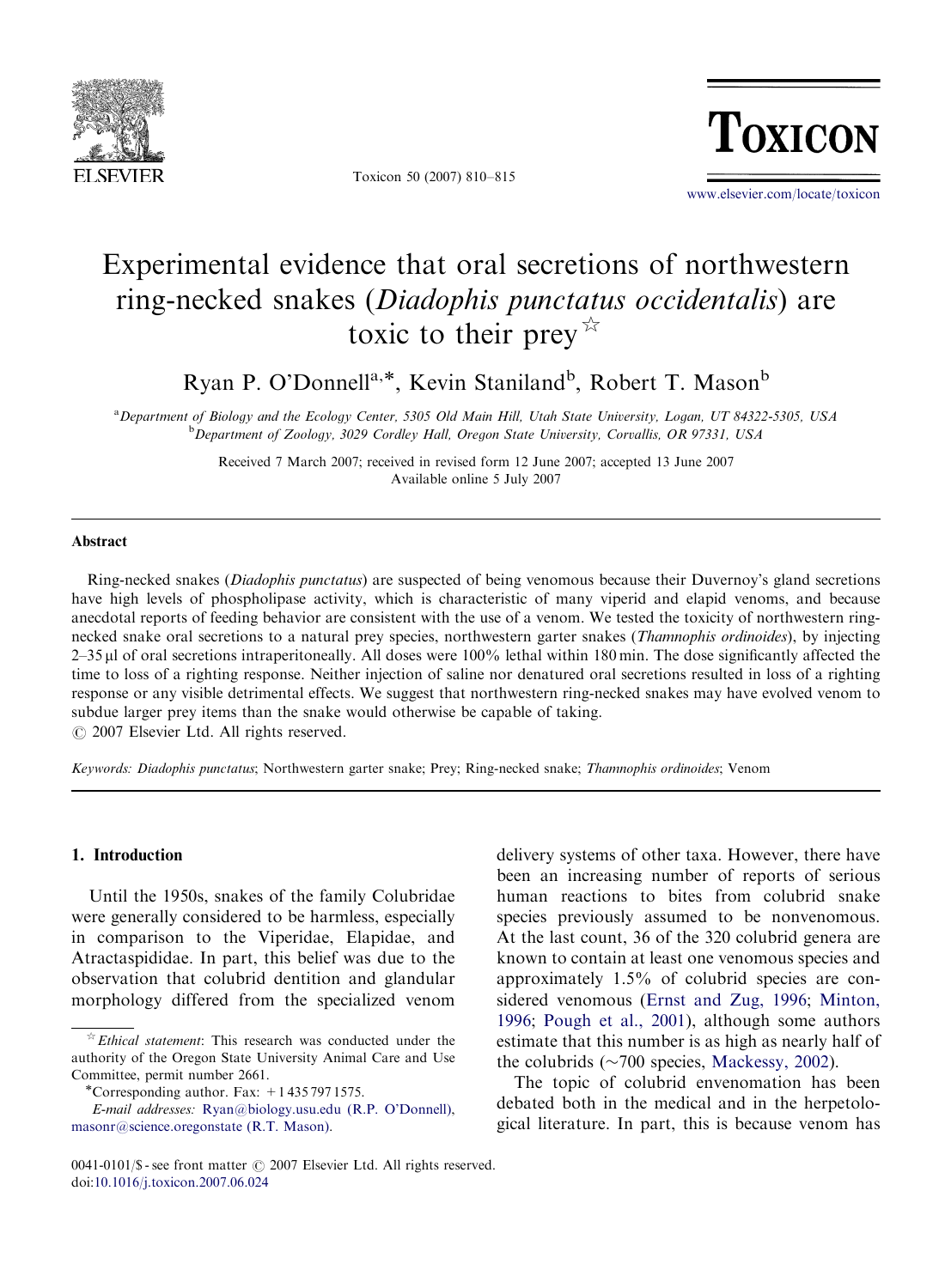rarely been precisely defined for use in an ecological or evolutionary context, which has hindered our understanding of the role of venom in the biology of snakes (e.g. Rodríguez-Robles, 1994; [Kardong,](#page-5-0) [1996\)](#page-5-0). In particular, discussion of envenomation from snakes typically revolves around its medical consequences as opposed to its ecological consequences (e.g. [Kardong, 1996\)](#page-5-0).

Because of the vast differences in response to venom among prey species [\(Grogan, 1974](#page-5-0); Rodríguez-Robles, 1994) and among populations within a species (e.g. [Poran et al., 1987\)](#page-5-0), it is important to determine the toxicity of a snake's oral secretions to sympatric prey species before concluding that the species is venomous in the ecological sense of the word (sensu [Kardong, 1996](#page-5-0)). The standard statistic used to describe the toxicity of venom is the  $LD_{50}$ , the dose that is lethal to 50% of laboratory mice [\(Chippaux, 2006](#page-5-0)). However, this statistic does not account for potential specificity to a particular prey type. For example, the venom of eastern hog-nosed snakes (Heterodon platyrhi $nos = platirhinos$  is lethal to its amphibian prey but has no effect on mice [\(McAlister, 1963\)](#page-5-0), and the venom of brown tree snakes (Boiga irregularis) is much more toxic to lizards and birds than to mice [\(Mackessy et al., 2006](#page-5-0)). In light of this interspecific variation in response to oral secretions, we define venom as an oral secretion that facilitates the capture of prey by inducing death or paralysis upon injection in natural prey species (modified from [Gans, 1978](#page-5-0); [Mebs, 1978](#page-5-0)). While calculations of mouse  $LD_{50}$ s are relatively common, few studies have quantified the effects of snake venom dosage on natural prey [\(Weinstein and Kardong, 1994](#page-5-0); [Mackessy, 2002\)](#page-5-0).

Ring-necked snakes (Diadophis punctatus) do not possess a true venom gland, but do have a Duvernoy's gland, which is derived from the same tissue ([Taub, 1967;](#page-5-0) [Mackessy, 2002\)](#page-5-0). Most subspecies of *D. punctatus*, with the apparent exception of the fangless D. p. edwardsii, are rear-fanged with the last maxillary teeth larger than the preceding ones and separated from them by a space (Fig. 1; [Blanchard, 1942](#page-5-0)). Just posterior to the eye, the Duvernoy's gland produces secretions that drain to openings above the rear maxillary teeth ([Taub,](#page-5-0) [1966\)](#page-5-0).

In addition to the morphology of *D. punctatus*, several anecdotal reports of feeding and defensive behaviors provide support for the hypothesis that at least some subspecies are venomous. Early

speculation as to the toxic nature of the oral secretions followed reports of bites from D. punctatus producing a burning sensation in humans [\(Myers,](#page-5-0) [1965\)](#page-5-0). Observations of D. punctatus's feeding behavior also indicated envenomation of the prey. [Gehlbach \(1974\)](#page-5-0) observed that regal ring-necked snakes (*Diadophis punctatus regalis*) and prairie ring-necked snakes (Diadophis punctatus arnyi) would chew or hold onto their prey until it became immobile. [Anton \(1994\)](#page-5-0) reported a bite by D. p. regalis that resulted in the death of an ornate tree lizard (Urosaurus ornatus) in 71 min. [Hill and](#page-5-0) Mackessy  $(2000)$  reported that bites by D. p. regalis proved fatal to specimens of neonatal cornsnake (Elaphe guttata), wandering garter snake (Thamnophis elegans vagrans), and western patch-nosed snake (Salvadora hexalepis) within 6 min, but that no local reactions were observed. In addition, we have observed northwestern ring-necked snakes (Diadophis punctatus occidentalis) chewing on longtoed salamanders (Ambystoma macrodactylum) with their rear teeth imbedded until the salamanders became immobile (pers. obs.).

Reports of defensive bites are less common. In addition to Myer's report of a human bite, which may have been defensive, [Rossi and Rossi \(1994\)](#page-5-0) reported an apparent defensive bite by the southern ring-necked snake (Diadophis punctatus punctatus), which resulted in the death of a long-nosed snake (Rhinocheilus lecontei) that had ingested most of the posterior portion of the ring-necked snake's body. The ring-necked snake eventually crawled out of the dead long-nosed snake.



Fig. 1. Lateral view of the skull of a northwestern ring-necked snake, Diadophis punctatus occidentalis. Anterior is to the left. An enlarged rear fang is indicated by the arrow. The specimen, MVZ 172389, was loaned courtesy of the Museum of Vertebrate Zoology, University of California, Berkeley. It was photographed with the assistance of B. Webster and J. Pitts.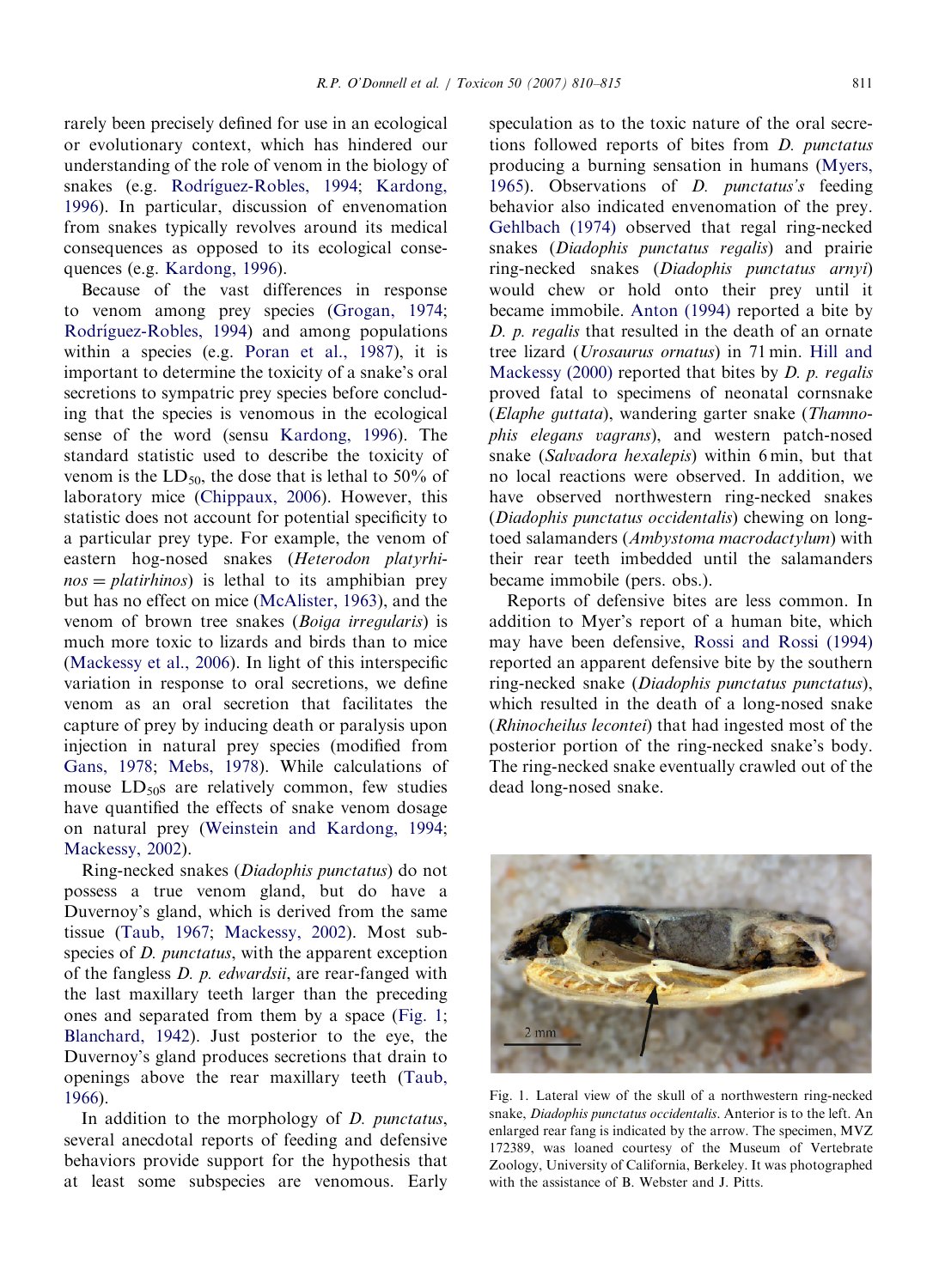Further evidence that some D. punctatus may be venomous is provided by chemical analyses of the oral secretions of D. p. regalis. [Hill and Mackessy](#page-5-0) [\(2000\)](#page-5-0) found that oral secretions of this subspecies contained low phosphodiesterase and moderate or high levels of phospholipase  $A_2$  activity. The specific role of phosphodiesterases in venom is unclear, but they generally degrade cyclic AMP and may involve disruption of events mediated by cyclic AMP and ADP [\(Hill and Mackessy, 2000](#page-5-0); [Mackessy,](#page-5-0) [2002](#page-5-0)). Phospholipase  $A_2$  is a common component of elapid and viperid venom. Its primary function in venom is to catalyze reactions that harm musculature and nerves, leading to paralysis and death, but it has a wide range of other functions as well ([Kini, 2003\)](#page-5-0).

Anecdotal accounts of feeding and defensive behavior combined with chemical analyses of Duvernoy's gland secretions provide strong support for the hypothesis that D. punctatus is venomous. However, these data do not eliminate the possibility that the prey species died from the wounds inflicted by the ring-necked snake's chewing. These data also do not eliminate the possibility that the oral secretions do not act as venom in natural prey due to species specificity, evolved immunity, or resistance. Accordingly, some still consider evidence for venom in this species to be meager ([McCallum](#page-5-0) [et al., 2006\)](#page-5-0).

We examined the stomach contents of a small series of *D. p. occidentalis* to provide initial data on their prey at our study site. We then tested whether the oral secretions of northwestern ring-necked snakes are toxic to their prey, and thus whether these secretions constitute venom by aiding in the capture and subduing of prey. We compared the effects of injecting oral secretions to denatured secretions and saline solution in a sympatric prey species to experimentally evaluate the hypothesis that the secretions are effective in subduing natural prey and that mortality is not due to the physical damage inflicted by ring-necked snakes' chewing.

# 2. Material and methods

### 2.1. Collection and maintenance of snakes

Thirty-three northwestern ring-necked snakes (snout-to-vent length [SVL] 17.2–52.5 cm, mean 36.1 cm; mass 2.5–34.3 g, mean 14.3 g) were collected from the E.E. Wilson Wildlife Area, 16 km

north of Corvallis, Benton County, OR, USA (N44°42', W123°12'). All specimens were collected between 2 June and 28 July 2001 and kept in glass tanks with screen lids in an environmentally controlled room (humidity—day 65%, night 55%; temperature—day  $24^{\circ}$ C, night 18 °C, 12:12 light:dark cycle). Food was offered in the form of live long-toed salamanders (A. macrodactylum) collected from the same locality. Water was provided ad libitum.

#### 2.2. Examination of stomach contents

Upon capture, individuals were examined to determine the presence of stomach contents by visual inspection and then by gently running a finger along the snake's ventral surface. When prey items were detected, we induced regurgitation by pressing a thumb against the posterior end of the prey item and moving this digit anterior while maintaining a constant pressure. Regurgitation was only induced when prey items were externally detected, and thus some of the smallest and softest-bodied prey may have escaped detection.

## 2.3. Collection of oral secretions

Some subspecies of ring-necked snake, including D. p. occidentalis, produce droplets of clear viscous liquid at the corners of the mouth when handled ([Blanchard, 1942](#page-5-0); [Stebbins, 1954](#page-5-0); but see [Myers,](#page-5-0) [1965](#page-5-0)). We collected oral secretions from these droplets using a method modified from [Vest](#page-5-0) [\(1981\).](#page-5-0) We held a snake behind its head and positioned the tip of a sterile 1 ml insulin syringe near the edge of the upper labial scale adjacent to the rear maxillary teeth. The oral secretion was then collected by slowly drawing back the syringe plunger. This process was repeated on both sides of the snake's mouth and the collected liquid was placed into a sterile 1 ml Eppendorf tube. Oral secretions were collected from each snake only once. Variation among individuals in the volume produced was apparent but not quantified. The secretions collected from all 33 snakes were pooled and then stored on ice until used in our toxicity experiments within 24 h. Pooling samples provided the advantage of standardizing the toxicity of our treatments, with the drawback of obscuring potential ontogenetic or other variation in toxicity of oral secretions.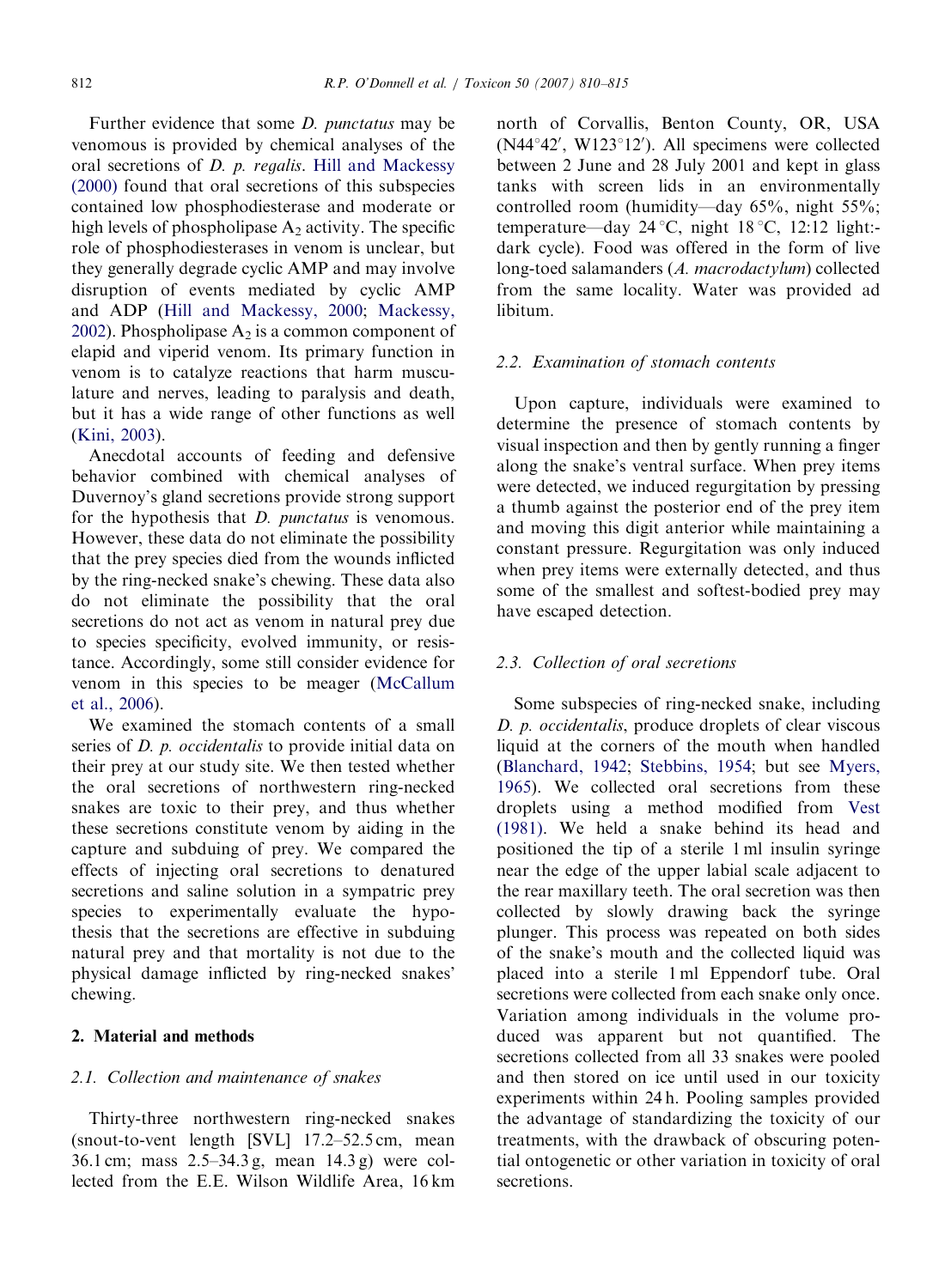### 2.4. Determination of toxicity

We tested the effects of ring-necked snake oral secretions on neonatal northwestern garter snakes (Thamnophis ordinoides). Subject snakes were captive-born offspring of wild-caught females that had been collected from the same locality as the ringnecked snakes. T. ordinoides ranged from 14 to 21 days old during testing (SVL 13.7–16.4 cm, mean 14.9 cm; mass 1.0–2.7 g, mean 1.6 g).

Doses of the oral secretion (2, 8, 12, 16, 20, 25, or 35 ml) were brought to one of two standard volumes by diluting as necessary with reptilian Ringer's solution ("saline"; [Guillette, 1982\)](#page-5-0). Bringing oral secretion doses to standard volumes was intended to minimize any potential effects of the volume of fluid injected. Oral secretions of  $2-16 \mu l$  were brought to  $20 \mu l$ , and the  $25 \mu l$  dose was brought to  $35 \mu$ l. Doses of 20 and  $35 \mu$ l were not diluted, resulting in  $20 \mu l$  injections containing  $2-20 \mu l$  of oral secretions, and  $35 \mu l$  doses containing  $25-35 \mu l$ of oral secretions. Each dose was injected intraperitoneally into 5–11 T. ordinoides (total  $N = 41$ ) under a ventral scale at approximately one-third of the body length anterior to the cloaca. We qualitatively recorded behavioral responses to the injection, and recorded the time passed until the snake no longer righted itself in response to being turned onto its dorsum. The loss of a righting response is a biologically significant point of incapacitation where the ability to escape or injure a predator has been lost.

Two separate control trials were conducted. One control group of 13 neonate T. ordinoides were each injected with  $20 \mu l$  of the saline only, with no ringnecked snake oral secretions. A second control group of seven T. ordinoides were injected with denatured oral secretions as follows. We boiled one  $140 \mu l$  sample of venom for  $10 \text{ min}$  to denature its enzymes. After cooling the denatured oral secretions to room temperature for 1 h,  $20 \mu l$  was injected into each T. ordinoides. Both types of control injections were performed identically to the treatment injections.

## 2.5. Statistical analyses

Regression analysis was used to investigate the relationship between the time to loss of the righting response and the dose of oral secretion injected. To account for the variation in the masses of the subject snakes, we calculated dose as the microliters

of oral secretions that were injected per gram of body mass of the subject. Times to loss of the righting response were transformed to a logarithmic scale to meet assumptions of equal variance, and were normally distributed after transformation.

## 3. Results

## 3.1. Examination of stomach contents

We detected stomach contents in three of the 33 ring-necked snakes we collected. These three individuals contained the remains of one garter snake each, including two red-spotted garter snakes (Thamnophis sirtalis concinnus) and one northwestern garter snake. Each of the three prey items had been ingested head first and was partially digested such that the anterior end of the prey was no longer present, prohibiting measurement of original prey sizes.

## 3.2. Determination of toxicity

Individual T. ordinoides injected with small dosages (2 ul oral secretions diluted to 20 ul total volume) exhibited no initial response, but after 30 min the snakes exhibited signs of paralysis starting from the location of the injection, accompanied by muscle spasms and followed by regurgitation. Shortly before the loss of the righting response the snakes became lethargic and could be stimulated to move only by contact. The onset of these symptoms seemed to occur faster with increasing dosage (data not recorded), and snakes injected with  $\geq 25 \mu l$  of oral secretions showed symptoms immediately.

Effects of a given dose varied with the mass of the subject snake ([Fig. 2](#page-4-0)). For this reason, we conducted subsequent analyses using a mass-adjusted dose (microliters of oral secretions per gram of subject body mass) as the independent variable. The time to loss of the righting response was significantly positively related to the mass-adjusted dose of oral secretions administered [\(Fig. 3](#page-4-0);  $r^2 = 0.72$ ,  $P<0.001$ ). Data were not normally distributed, but conversion of times to a natural logarithmic scale before analysis normalized the data. The best-fit line for this regression is described by the equation  $ln(time to loss of the righting response) =$  $-0.073 \times$  dose + 4.76, with time in minutes and dose in microliters of oral secretions per gram of subject mass. While the loss of a righting response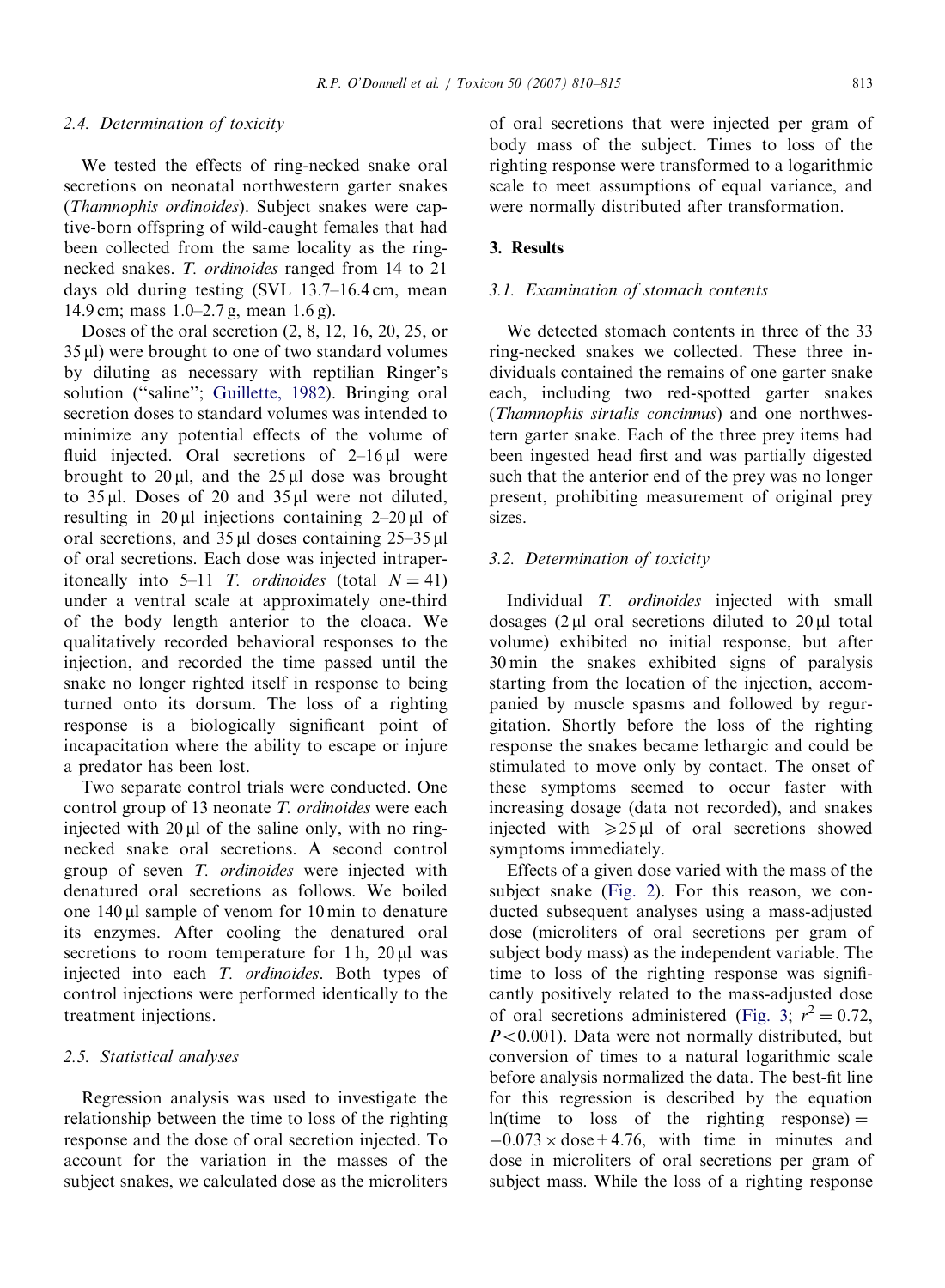<span id="page-4-0"></span>may indicate paralysis and not necessarily death, none of the snakes that lost their righting response recovered.

None of the 13 control injections of  $20 \mu l$  saline solution resulted in fatalities or symptoms of envenomation within 24 h, the maximum period of observation. Also, none of the seven injections of 20 ml denatured oral secretion controls elicited mortality or symptoms of envenomation within 24 h.



Fig. 2. Time to loss of the righting response for neonate northwestern garter snakes (Thamnophis ordinoides) as a function of body mass for two representative doses of northwestern ringnecked snake (Diadophis punctatus occidentalis) oral secretions. Open circles represent doses of  $2\mu$ l oral secretions and filled triangles represent doses of 35 ml.



Fig. 3. Time to loss of the righting response for neonate northwestern garter snakes (Thamnophis ordinoides), as a function of mass-corrected dose of northwestern ring-necked snake (Diadophis punctatus occidentalis) oral secretions. Time was natural log transformed for statistical analysis, which normalized the data, but is shown here on a linear scale.

## 4. Discussion

Results from this study show that the oral secretions of *D. p. occidentalis* are venomous to a prey species, T. ordinoides. Regression analysis of the results shows that the time taken to lose the righting response is dependent upon the dose of oral secretions injected.

The doses we administered were biologically relevant. While our method of collecting venom in 1 ml syringes (where precise measurements of collected volume were not possible because of volumes left in the needle of the syringe) prohibited exact quantification of yield from each donor, we can calculate a minimum mean yield by totaling the doses that were administered from our total. We administered a total of  $850 \mu l$ , giving a minimum mean yield of  $25 \mu l$  of oral secretions per snake. Because each dose of  $\ge 2 \mu l$  was 100% lethal, each D. *p. occidentalis* yielded, on average, enough venom to subdue at least 12 neonatal T. ordinoides.

In this study, we were primarily concerned with the toxic effect of  $D$ .  $p$ . occidentalis oral secretions on their natural prey and therefore we did not attempt to separate the effects of saliva and Duvernoy's secretions. Because our denatured oral secretion controls did not elicit the same response as raw oral secretions, we conclude that the toxic nature of the oral secretion is due to its protein content. Based on the distribution and types of proteins contained in each secretion ([Hill and](#page-5-0) [Mackessy, 1997, 2000\)](#page-5-0), we believe the responses reported here are due to the secretions of the Duvernoy's gland rather than the saliva. However, isolation of these two glandular secretions would be required to confirm this.

It is interesting to note that, although all doses were lethal and the relationship between dose and time to loss of the righting response was significant, only 72% of variation in the time to the loss of the righting response was accounted for by variation in the dose administered. Because venom strength did not vary, a portion of the remaining variation must be due to variation among individuals in susceptibility to the venom. Inter-individual variation in susceptibility to toxins has been shown previously and is important because it provides the raw material for the evolution of resistance to the toxin if heritable [\(Poran et al., 1987](#page-5-0); [Daltry et al., 1996;](#page-5-0) [Brodie et al., 2002](#page-5-0)). Our study site occurred in an area of overlap between the ranges of northwestern ring-necked snakes and northwestern garter snakes,